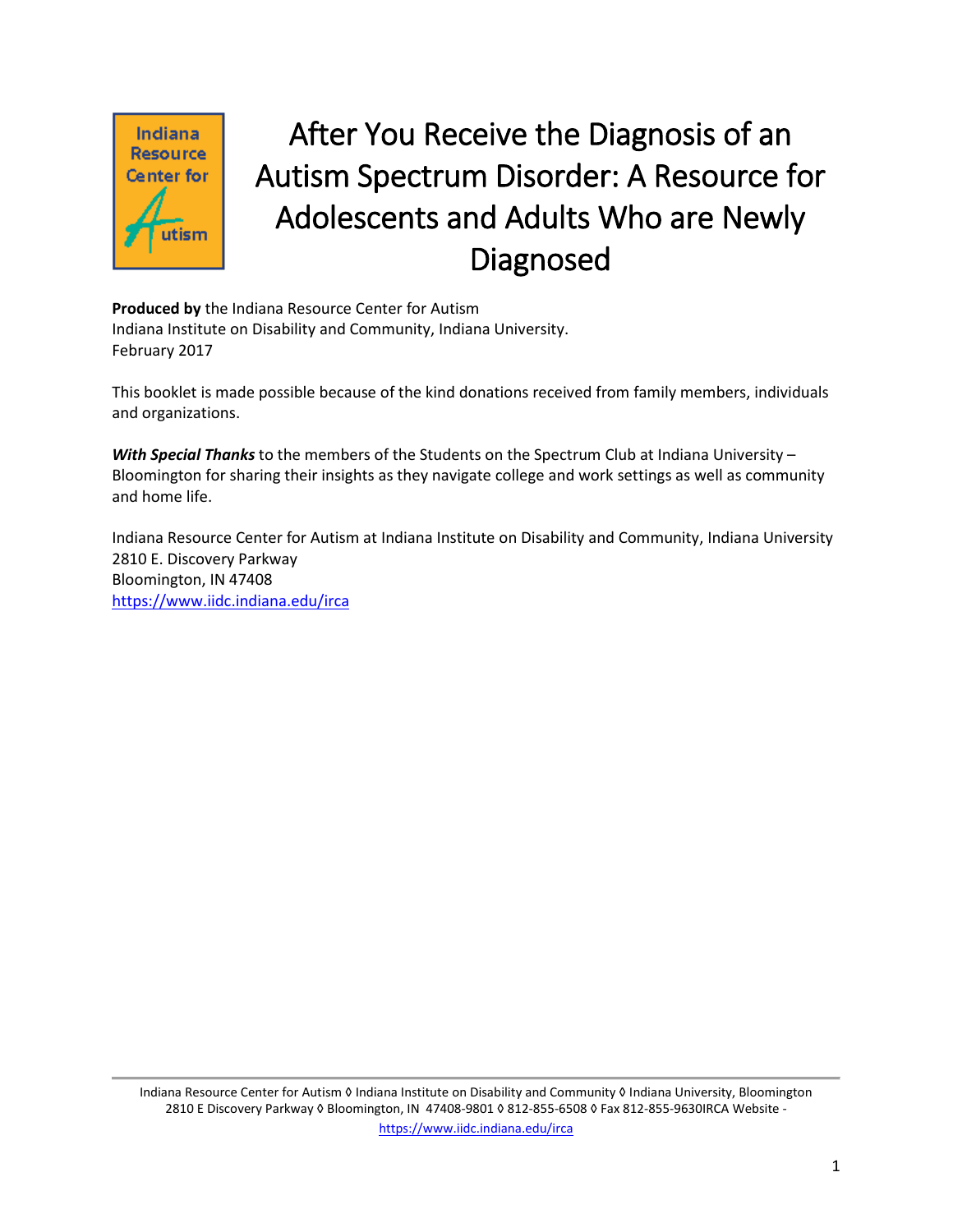# **Introduction**

As a teen or adult who has recently been diagnosed with an autism spectrum disorder you will likely need more information about autism, how it affects you, and also where to find appropriate resources, services, and supports for yourself. The information you will need to know will be different depending on whether you are a teen or an adult. What you do, after you are diagnosed, will also depend on your needs, interests, and goals. This booklet was written to provide some information and important resources as you begin to take steps to live your life with your new diagnosis.

This booklet assumes that you have already received a diagnosis of an autism spectrum disorder (ASD). You may have only received an initial screening that shows that ASD is suspected. This is an important first step; however, it may be valuable and necessary to obtain a more thorough evaluation to get a diagnosis. If someone has suggested that you may be on the autism spectrum, you will likely want to explore this possibility and what it means to you.

A diagnosis is important because it can lead you to knowledgeable professionals, supports, and programs. Without a diagnosis, you may not qualify for some programs, services, and supports that could assist you in school, on the job, or in other areas of your life. A psychologist or physician who has training and experience in ASD and other developmental disabilities can do more comprehensive evaluations. A listing of Indiana professionals who can diagnose and assess in Indiana, can be found at the following website: [https://www.iidc.indiana.edu/pages/how](https://www.iidc.indiana.edu/pages/how-and-where-to-obtain-a-diagnosis-assessment-in-indiana)-and-where-to-obtain-a-diagnosis[assessment-in-indiana](https://www.iidc.indiana.edu/pages/how-and-where-to-obtain-a-diagnosis-assessment-in-indiana). Professionals on the list who see adults for diagnosis are noted at the end of the entry.

A diagnosis of an autism spectrum disorder is made based on an evaluation of behavioral characteristics that meet the criteria in the current edition of the Diagnostic and Statistical Manual of the American Psychiatric association (DSM). See a link to the current diagnostic criteria in the next section of this booklet.

# **What is an Autism Spectrum Disorder?**

## *General information*

It is important to remember that ASD is a neurological disorder. This means how you interpret and understand the world may be different from other people your age. An autism spectrum disorder is not an emotional or behavioral disorder. It is a developmental disability that is the result of a neurological difference that affects brain development. You were born with an autism spectrum disorder.

There is no single known cause for autism spectrum disorders. As research continues, it appears there are multiple factors. It is also important to know ASD is not caused by something your parents did or did not do. It is not from a lack of discipline as a child or a result of "cold" parenting or trauma you have experienced.

Though ASD is a life-long disorder, your symptoms may change throughout your life. Some accommodations and strategies you have found on your own or with the support of others may have helped you to overcome some of your challenges. A focus on your strengths and interests may have helped you to do very well, in some areas of your life, but not others. A diagnosis will not lead you to a "cure" for ASD because no cure exists. It will help you recognize areas in which you may need additional support. As you learn more about the characteristics of ASD and what they look like, your habits and challenges may make more sense.

Indiana Resource Center for Autism ◊ Indiana Institute on Disability and Community ◊ Indiana University, Bloomington 2810 E Discovery Parkway ◊ Bloomington, IN 47408-9801 ◊ 812-855-6508 ◊ Fax 812-855-9630IRCA Website <https://www.iidc.indiana.edu/irca>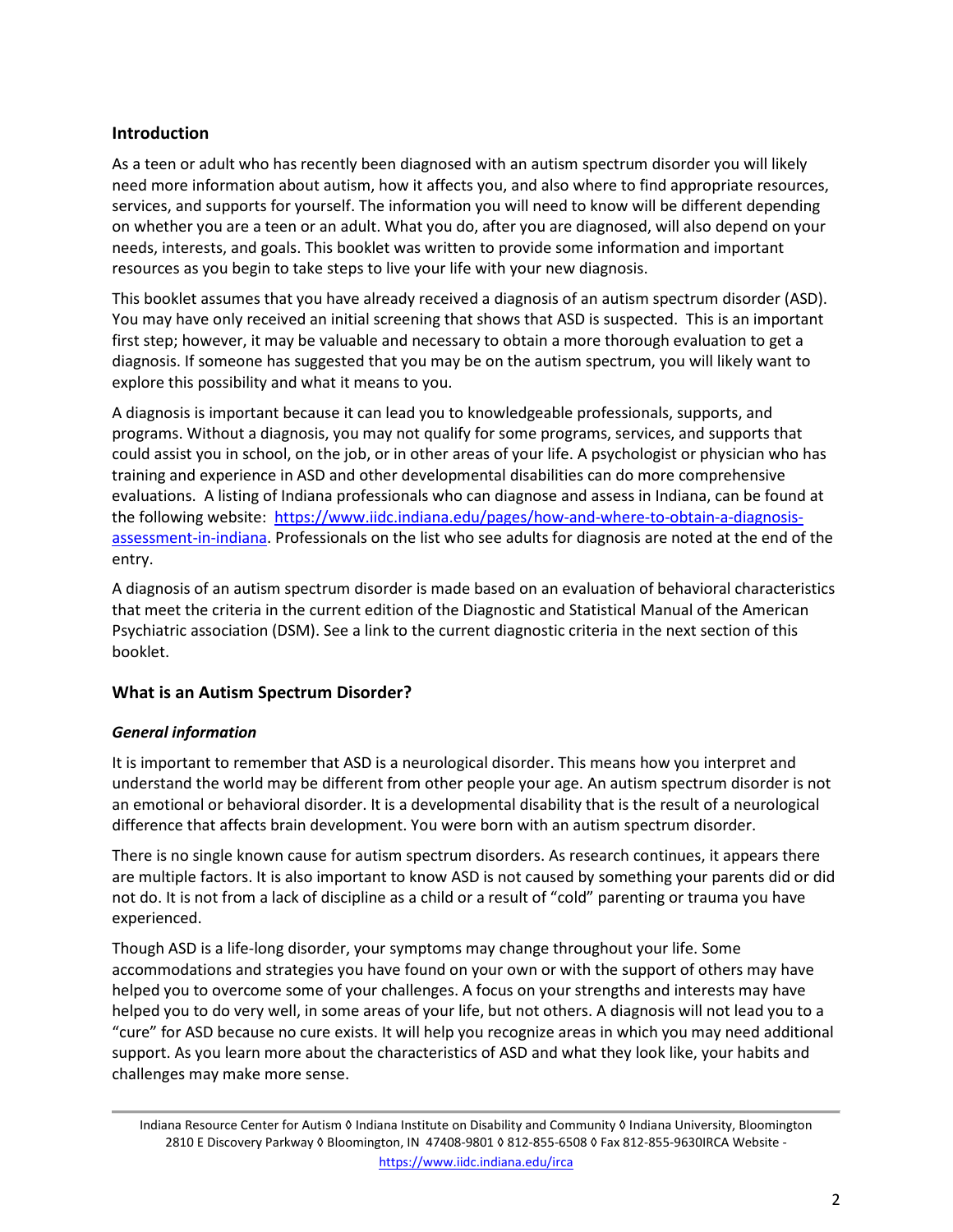# **Characteristics: Social Interaction and Communication Descriptions**

An autism spectrum disorder is referred to as a spectrum because ASD manifests and presents in different ways among different people. That means that you may not have the same needs as another person on the autism spectrum. Though the list might look negative to some, it is a brief summary of common ASD characteristics, stated simply, with no judgements intended.

Overall, characteristics of ASD fall into two main categories. These are described in the current edition of the Diagnostic and Statistical Manual. The entire diagnostic criteria can be found at: [https://www.iidc.indiana.edu/irca/learn](https://www.iidc.indiana.edu/irca/learn-about-autism/diagnostic-criteria-for-autism-spectrum-disorder.html)-about-autism/diagnostic-criteria-for-autism-spectrum[disorder.html.](https://www.iidc.indiana.edu/irca/learn-about-autism/diagnostic-criteria-for-autism-spectrum-disorder.html)

The first category encompasses significant difficulty with social communication, interactions, and relationships. This means you may have difficulty understanding or dealing with the give-and-take of everyday interactions. You may also find it hard to sustain conversations with other people that require a back-and-forth exchange, especially if the topic is "small talk" or not especially interesting to you. Descriptions you may have heard about your social and communication skills might include:

- Someone who is "in their own world"
- Someone who is very blunt
- Someone who speaks with an unusual tone and/or speaks too loud or not loud enough
- Someone who needs more time to process verbal messages
- Someone who takes information very literally
- Someone who uses "unique" phrases
- Someone who has difficulty understanding non-verbal communication skills (i.e., facial expressions and body language)
- Someone who has difficulty with eye contact
- Someone who talks excessively about their special interests

As a teen or adult, you may have difficulty establishing and/or maintaining relationships either socially or romantically. Another common problem for individuals on the autism spectrum is knowing whom to trust or how to tell whether someone is really a friend. It may feel hard to sustain friendships for you, and/or you may find that you need substantially more alone time than other people may need.

## **Characteristics: Behavioral Descriptions**

The second category of characteristics from which an autism spectrum diagnosis is made includes very narrow and/or repetitive patterns of behavior, interests. or activities either currently or when younger. Again, though the list might look negative to some, it is a brief summary of common ASD characteristics, stated simply, with no judgements intended. These may include some descriptions you may have heard about your behaviors, either currently or in the past:

- Someone who insists on keeping routines
- Someone who is very anxious with small changes

Indiana Resource Center for Autism ◊ Indiana Institute on Disability and Community ◊ Indiana University, Bloomington 2810 E Discovery Parkway ◊ Bloomington, IN 47408-9801 ◊ 812-855-6508 ◊ Fax 812-855-9630IRCA Website <https://www.iidc.indiana.edu/irca>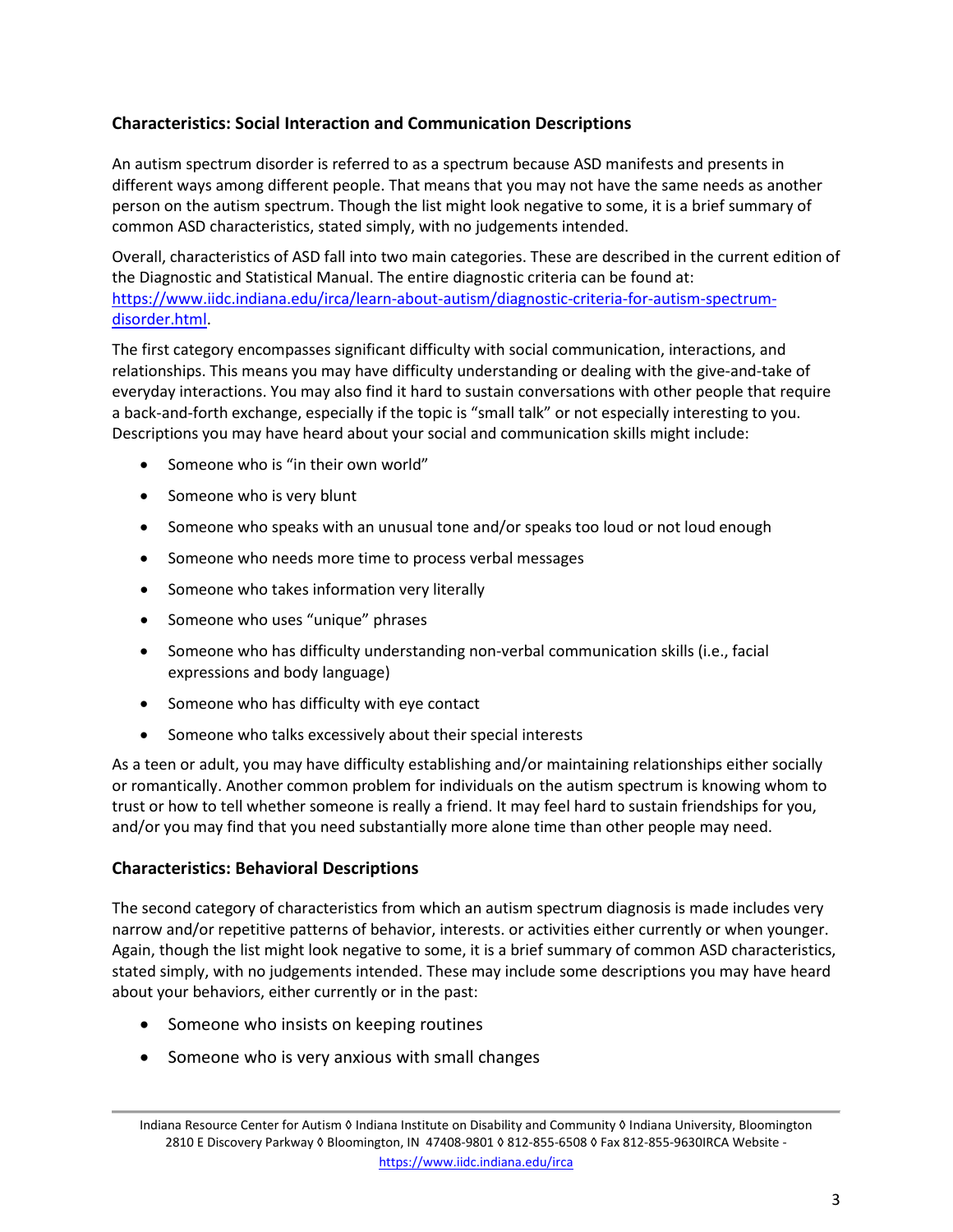- Someone who has difficulty with transitions
- Someone with rigid thinking patterns
- Someone who has repetitive motor movements
- Someone with extremely focused interests or preoccupations that are intense
- Someone with high pain tolerance

You may experience an over (hyper) or under (hypo) reaction to different sensory input. This can include the way that you experience sounds, smells, textures, tastes, and sights. For some it may be painful to hear certain sounds. Others may find it difficult to eat certain types of foods due to the texture or the smell of the food. It's also possible that you may prefer to wear only certain clothes because some types of clothes and different fabrics may cause you extreme uncomfortable feelings.

# **Resources for Materials on ASD**

You may still have questions about what ASD is and would like to learn more. It will take time to understand how being on the autism spectrum affects you. There are, no doubt, positive qualities that you possess that have not been mentioned. Your many strengths are very important to keep in mind and celebrate as well. For example, your talent may be your ability to think critically, analyze and memorize specific information of interest, and/or your creativity.

A workbook written by Catherine Faherty about self-awareness and life lessons may be of interest to you. The workbook is called, "*Autism….What Does it Mean To Me?*" The revised and expanded 2nd edition includes sections for older readers. Ms. Faherty is a professional who had several individuals on the autism spectrum contribute to her workbook. Books written by other professionals as well as books written by teens and adults on the autism spectrum might be very helpful. "*The Aspie Teens Survival Guide*" by J.D. Kraus is one such book for teens.

These books and others may be borrowed free of charge from the Library at the Indiana Institute on Disability and Community by anyone in Indiana. See the listing at the end of this booklet. The Library at the Indiana Institute on Disability and Community is a full service lending library for the state of Indiana. A wide variety of books, DVD's, and other materials about disabilities, including ASD, are available online and for checkout. Materials are mailed FREE across Indiana. (The only cost is to mail back or return them to ANY IU affiliated campus library across Indiana.) A full catalog through IU Libraries is available at [https://www.iucat.iu.edu/.](https://www.iucat.iu.edu/)

# **Secondary Diagnoses**

ASD may occur on its own as a single diagnosis, or may be diagnosed along with other conditions. Anxiety disorders are very common secondary diagnoses in individuals with an autism spectrum disorder. This may appear as debilitating worries or fears. There is an article on the Indiana Resource Center for Autism website that can give you more information on anxiety and ASD's at [https://www.iidc.indiana.edu/pages/anxiety](https://www.iidc.indiana.edu/pages/anxiety-and-autism-spectrum-disorders)-and-autism-spectrum-disorders.

It may be that previously you have received a diagnosis of an anxiety disorder and been treated for anxiety years before the diagnosis of an autism spectrum disorder. The diagnosis of anxiety might only explain a part of your challenges. With the additional diagnosis of ASD, a better understanding of all your challenges can now be addressed.

Indiana Resource Center for Autism ◊ Indiana Institute on Disability and Community ◊ Indiana University, Bloomington 2810 E Discovery Parkway ◊ Bloomington, IN 47408-9801 ◊ 812-855-6508 ◊ Fax 812-855-9630IRCA Website <https://www.iidc.indiana.edu/irca>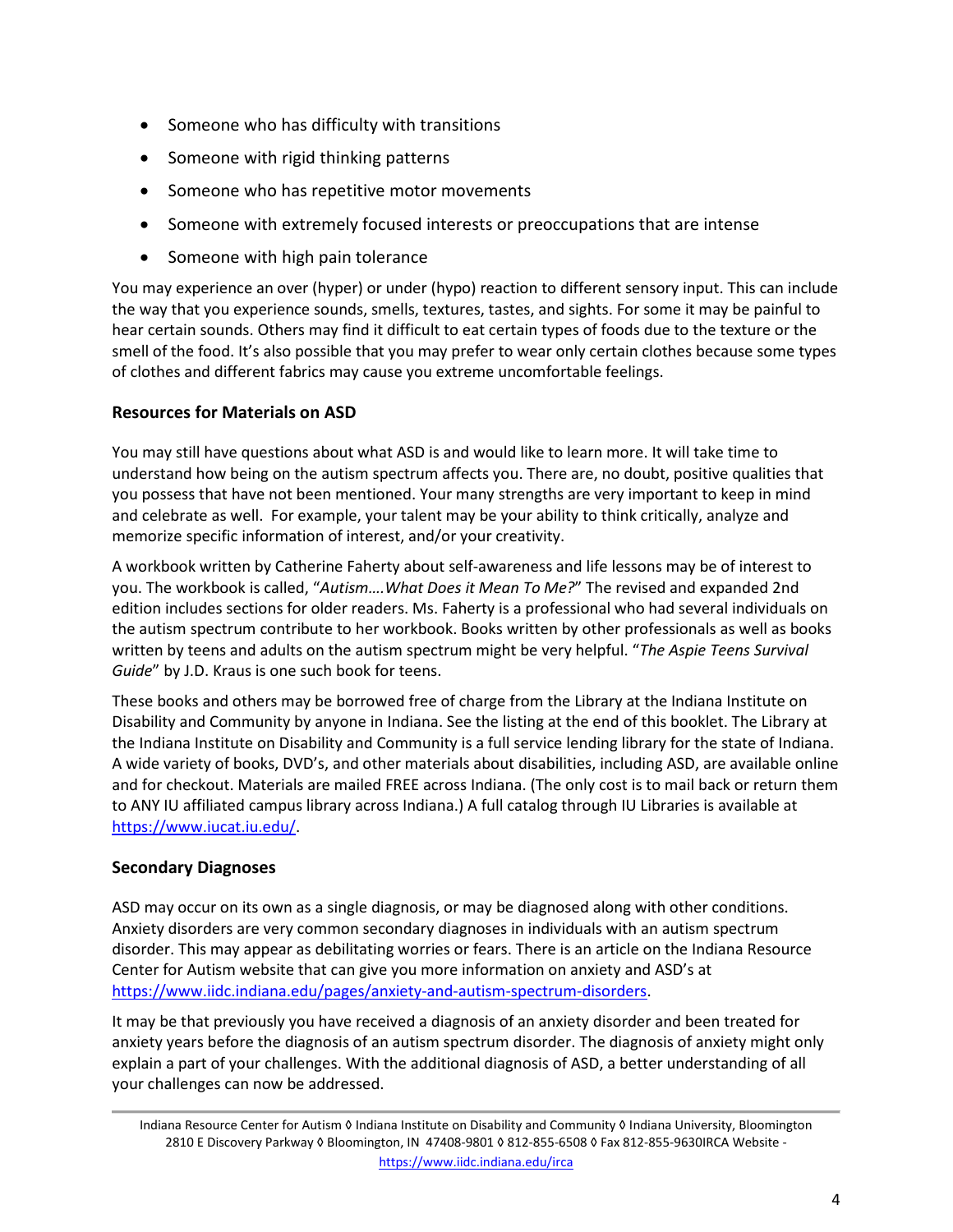Many individuals who are diagnosed later in life with ASD have received other previous diagnosis that may explain some of their challenges but not all. Other common initial and/or co-occurring diagnosis include ADHD, OCD, and bipolar disorder.

An additional diagnosis will influence the particular characteristics or behaviors that are present. Due to the range of symptoms in people with ASD, intervention and supports will vary for different individuals across different environments. Because ASD is so different for each individual, regardless of the additional diagnoses you have received, it is important to get supports that are specific to your needs.

#### **Disclosure: Communicating Your Diagnosis to Others**

Disclosure, telling someone about your ASD diagnosis, is necessary if you want to apply for support from a variety of educational, employment, or social security programs which are described later on in this booklet. It can be necessary, and very important to disclose, especially when you need accommodations at school or work.

Now that you have a diagnosis you may want others to know about why you think and behave the way that you do. However, you may want to take some time to think and plan before fully disclosing to others. You can think about whom it would be appropriate to tell, what you would gain from telling that person, and how to advocate for yourself.

By disclosing your diagnosis, you may increase some empathy and understanding among your peers, your family, and others close to you. By disclosing that you are diagnosed with ASD, it may help people understand why you have different or unique behaviors. It will also help to explain why you are not always sure when things are appropriate to say which others describe as having issues with a social filter. You may also have an unusual repetitive behavior, and with proper information, people will know that this is just a part of your symptoms of ASD, rather than an intellectual or emotional disability.

You should also know there may be risks that come with disclosing your diagnosis of ASD. Some people may have a negative view of ASD. This may lead to a negative reaction to the news that you are diagnosed on the autism spectrum. Some, because of their limited knowledge of ASD, may not believe you and may question the diagnosis. It is also possible that some people will not respect your confidentiality when you disclose to them. If you ask someone not to tell another person about your diagnosis, it may happen anyway. It is important to understand the risks, as well as the benefits, when you are thinking about disclosing to another person.

As an adult, it is your choice to disclose. If you are still a minor, your parent(s) may feel it is important to tell others in your life. Hopefully you can have a discussion with your parent(s) and decide together who will be told and even how they will be told of your diagnosis. Consider your friends, people at work or school, in the professional community, and other groups to which you belong such as your faith community. Consider what is important to share and why.

A unique book about self-advocacy and self-disclosure that may be of interest to you is "*Ask and Tell: Self-Advocacy and Disclosure for People on the Autism Spectrum."* The book is edited by a man with ASD, Stephen M. Shore, and all contributors are adults on the autism spectrum. The six adults on the autism spectrum provide very specific details and step-by-step information about how they have gone about disclosing their diagnosis and advocating for themselves. This book is also available to borrow from the Library at the Indiana Institute on Disability and Community.

Indiana Resource Center for Autism ◊ Indiana Institute on Disability and Community ◊ Indiana University, Bloomington 2810 E Discovery Parkway ◊ Bloomington, IN 47408-9801 ◊ 812-855-6508 ◊ Fax 812-855-9630IRCA Website <https://www.iidc.indiana.edu/irca>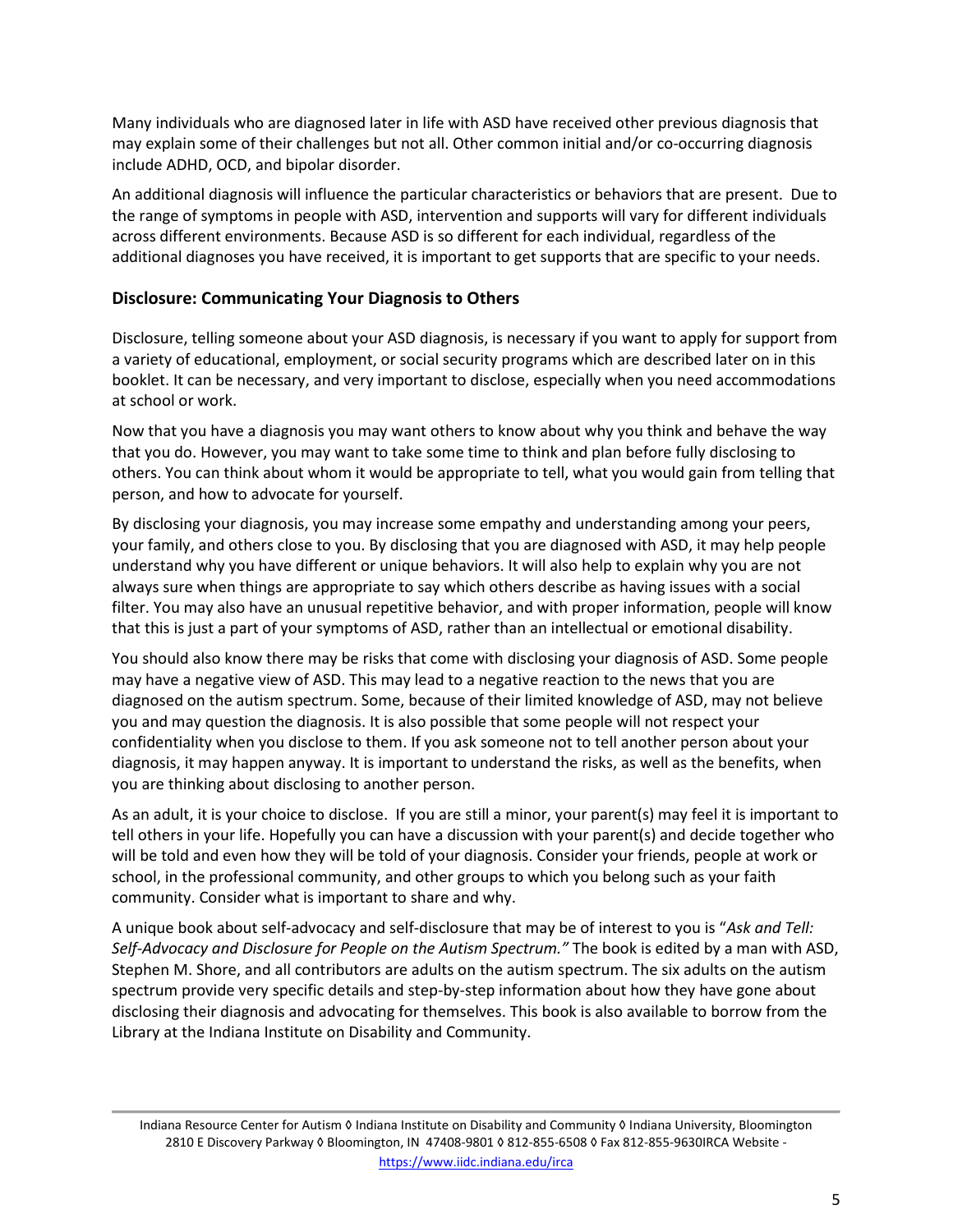In the next section are some ideas and resources to help you when you are thinking about disclosure.

# **Disclosure: For Supports at School**

If you are in middle school or high school when you get an autism spectrum diagnosis from a medical professional, you will need to also get a diagnosis through the public school if you want to receive accommodations at school. An educational evaluation can be requested at any time by having your parent or guardian contact your school principal or the director of special education. If you are already 18 years old and a legal adult, you may request these evaluations yourself. It is often a good idea for you and/or your parent/guardian to make the request in writing for an educational evaluation for an autism spectrum disorder. You should mention that you recently received a medical diagnosis of an autism spectrum disorder.

After the school completes their evaluation (usually within 60 school days) you will be notified if the school finds you eligible for services as a student with an autism spectrum disorder. The school staff schedules a case conference meeting and, if eligible for educational services, the members of the case conference committee will develop an individualized education program (IEP) or 504 Plan. If you are a junior or senior in high school when you receive an educational diagnosis of ASD, a transition plan will be developed as part of this process. The transition plan will include information and steps in the process to move on to life after high school. The transition plan is individualized to your needs and interests and should address your plans after leaving high school such as further education and/or training programs, employment, and life as an adult in your community.

You may talk to your parents about attending these meetings and/or in some other manner providing input into the IEP, 504, or transition plan that is developed to help support you in school. Attending these meetings and/or providing input concerning your education is a big step in advocating for yourself and your needs. Educational supports are available in the public school to eligible students through age 21.

Some possible accommodations a student with ASD might receive at school include: seating, lighting, or sound related accommodations, on-task reminders, reinforcement and/or positive behavior supports, extra time on tests, and/or changes in presentation format of written materials.

IN\*SOURCE (Indiana Resource Center for Families with Special Needs) is a wonderful resource for families and students in Indiana who need information about the special education evaluation process, special education law, the IEP process, and/or 504 Plans. They also have information and resources for transitioning from school for students receiving special education services. Information on accessing IN\*SOURCE is listed at the end of the booklet.

# **Disclosure: For Employment Accommodations**

If you need accommodations to obtain or keep a job, then disclosure of your diagnosis to your employer is necessary. Indiana Vocational Rehabilitation Services (VR) is a state program that assists people with disabilities to obtain services that help them prepare to obtain and maintain employment. Please see the section in this booklet outlining information about VR services and how they can support your efforts to obtain a job and stay successfully employed.

Also be aware of the Americans with Disabilities Act (ADA). The ADA is legislation with specific laws mandating that employers provide reasonable accommodations in the work environment to enable a qualified applicant or employee with a disability to participate in the application process or to perform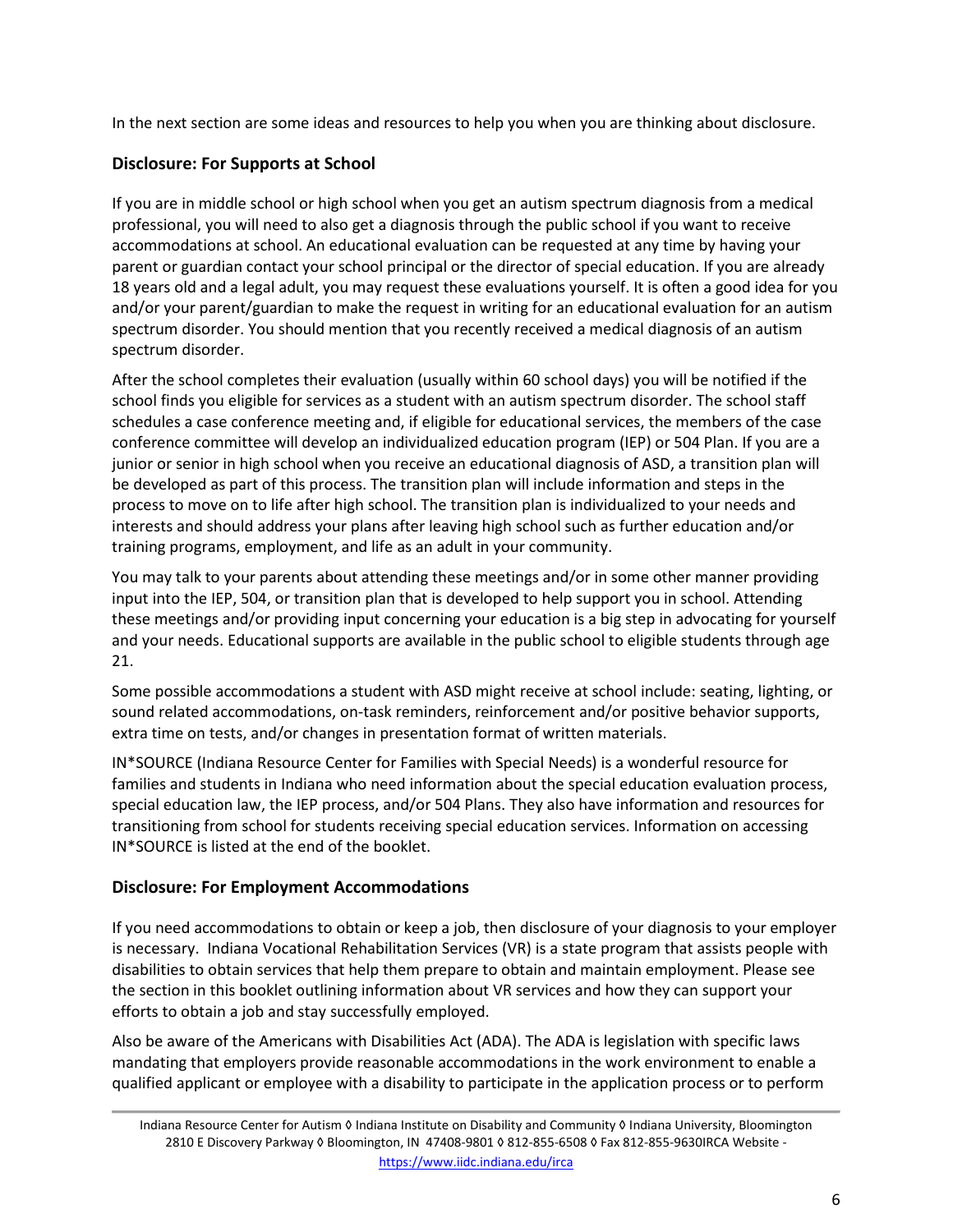essential job functions. The Job Accommodation Network (JAN) is major source of free, expert, and confidential guidance on workplace accommodations and disability related employment issues. The JAN is provided by the U.S. Department of Labor's Office of Disability Employment Policy (ODEP). For more information call Job Accommodations Network: (JAN): 800-526-7234 or see [https://askjan.org/.](https://askjan.org/)

# **Helpful Hints and Important Programs to Access for Support and Services**

## *Self-Advocacy*

Self-advocacy is an important life-long skill. It can be learned and may take practice and confidence for you to do it well. It is important to know when to advocate and how to do it appropriately. You can also get help from a family member, friend, or professional. If you are still in middle or high school, your parent(s) will likely take the lead in advocating for you. It will be very beneficial, though, to talk with your parent(s) and ask them for support in becoming your own self-advocate.

When advocating for yourself, explain to others what they need to know and do when they communicate with you. If you have trouble communicating and understanding what you are told, you can always ask the other person to slow down and be specific and concrete in their conversations. If needed, you can ask others to stay with one topic at a time when they have several different things to tell you. If it is helpful, you may also ask them if they can provide information to you in written form.

If you are better at writing your own thoughts than you are at speaking, you might want to write or type out information. Once written/typed, you can share this information and/or practice saying the information out loud before you share with others.

Advocating for yourself also includes communicating to others about your differences. An example might be to explain you are still interested in what a person is saying, even if you cannot maintain eye contact throughout the conversation.

You may need to advocate for accommodations to support your sensory needs. The accommodations you need will vary by the environment as well as your specific sensitivities. For example, if you are sensitive to various sounds, and you are a student, an appropriate accommodation might be to ask for a quiet place to take tests. This should be an accommodation on your IEP (Individualized Education Program) or 504 Plan, or on your list of approved accommodations through the Student Disability Office if you are in a post-secondary program.

If you are employed, you could ask for a work space that is quieter and away from the specific sounds that are distracting or overwhelming for you. It will be important to explain your specific sensory challenges and why they are a problem for you as well as how they impact your work.

## **Actively Seek Social Groups and Social Skills Programs**

You may find that you avoid social contact more often compared to your friends and family who are not diagnosed with ASD. While it may feel comfortable and familiar to be by yourself, spending time alone is not what most people want all of the time. Feeling content being alone may make it harder to seek out situations where you are socially engaged with others. It can also feel exhausting to interact with others. However, it is important to not isolate yourself from the world. You can prevent becoming isolated in a variety of ways.

Some of these ways may include finding a group of people for teens and/or adults on the autism spectrum. There are a few social groups around Indiana for teens and/or adults on the autism spectrum

Indiana Resource Center for Autism ◊ Indiana Institute on Disability and Community ◊ Indiana University, Bloomington 2810 E Discovery Parkway ◊ Bloomington, IN 47408-9801 ◊ 812-855-6508 ◊ Fax 812-855-9630IRCA Website <https://www.iidc.indiana.edu/irca>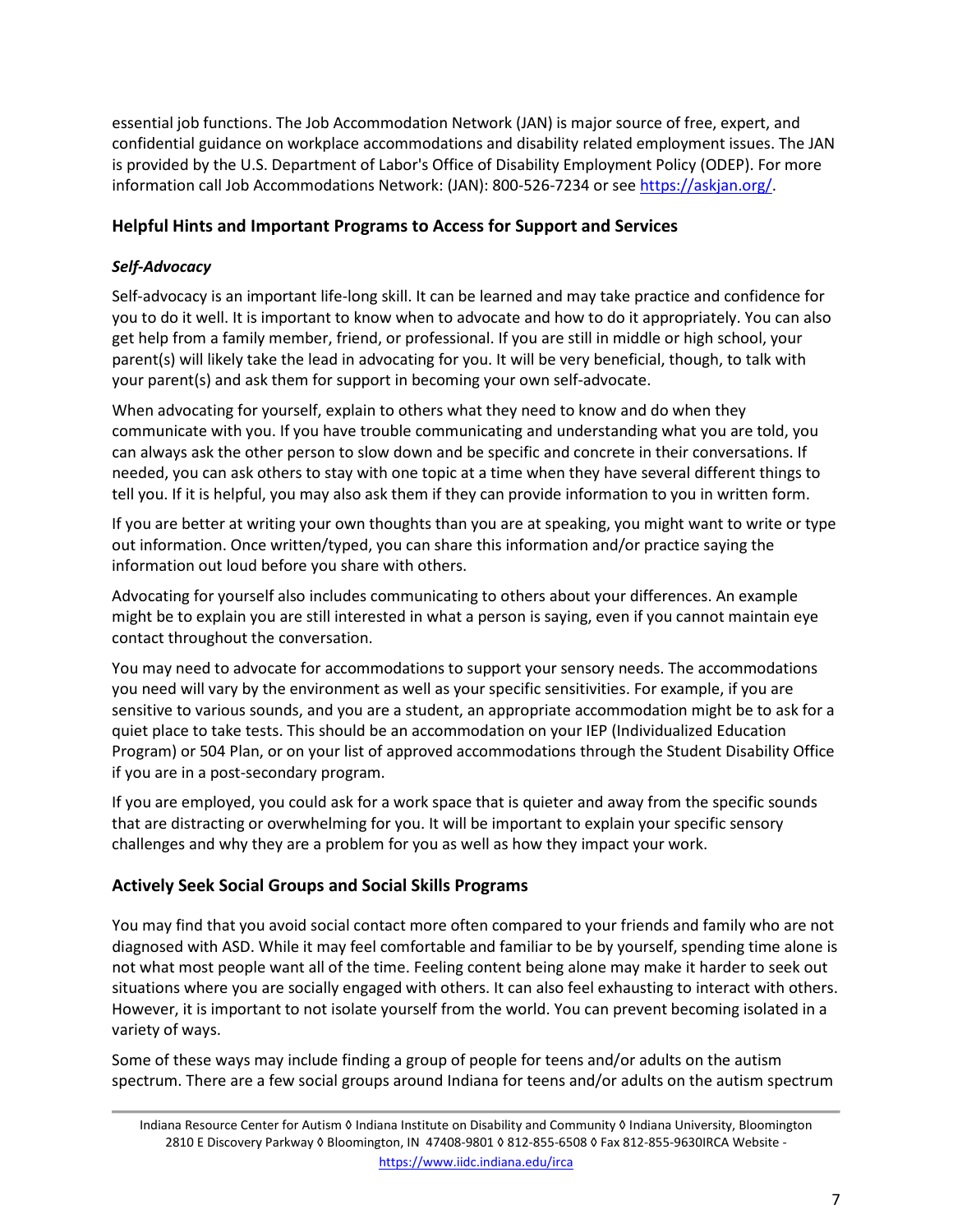where you can get to know other people who have been through similar experiences. You could also seek out a group related to a special interest of yours such as Harry Potter, automobiles, martial arts, anime, or many other topics. You may find it more enjoyable to be around other people by joining a group with people that have similar interests to yours. This will give you a topic or focus in which to engage with other people that will feel more natural and enjoyable.

You may also wish to work with a therapist, counselor, life coach, mentor, or other individual who can actively work with you to learn and practice new social skills. There will likely be a cost for these social skill development activities. If you have health insurance, these services may be covered.

There are a few places to start looking for someone or some place that can provide assistance with social skills training. The same listing of those who can diagnose and assess in Indiana is also a place to check for professionals who work on social skills development with teens and adults on the autism spectrum at [https://www.iidc.indiana.edu/pages/how](https://www.iidc.indiana.edu/pages/how-and-where-to-obtain-a-diagnosis-assessment-in-indiana)-and-where-to-obtain-a-diagnosis-assessment-in[indiana](https://www.iidc.indiana.edu/pages/how-and-where-to-obtain-a-diagnosis-assessment-in-indiana). Remember, those on the list who see adults, are noted at the end of the entry.

The Autism Society of Indiana offers an online database of services and organizations throughout Indiana, Autism Resource Network of Indiana (ARNI). You can find these resources by visiting their website at [https://www.autismsocietyofindiana.org/.](https://www.autismsocietyofindiana.org/) And again, look at the end of this booklet for information to contact the Autism Society of Indiana directly as well as other organizations to contact for information and support.

## **Actively Plan for Transition from High School: Teens and Young Adults**

If you are a teen or young adult still in high school, you have decisions to make about what you plan to do when you graduate. Do you want to go to college and pursue studies in an area of interest or do you want to find a job? It may be that you have been so busy, and at times overwhelmed, that you have not had much opportunity to think clearly about your choices after you graduate. An article on the Indiana Resource Center for Autism website, "*Supporting Youth with Autism Spectrum Disorders through Postsecondary Transition,*" might be very helpful, to you and your parents, in planning your transition from high school. Here is the link for the article[: https://www.iidc.indiana.edu/irca/articles/supporting](https://www.iidc.indiana.edu/irca/articles/supporting-youth-with-autism-spectrum-disorders-through-postsecondary-transition.html)youth-with[-autism-spectrum-disorders-](https://www.iidc.indiana.edu/irca/articles/supporting-youth-with-autism-spectrum-disorders-through-postsecondary-transition.html)through-postsecondary-transition.html.

In Indiana, public school students age 14 and above (often the freshman year of high school) must have a Transition IEP (Individualized Education Program). As mentioned previously, as a teen with a diagnosis you, will be a member of the case conference team writing measurable goals that facilitate your progress from school to post-school activities. Your local high school likely has a variety of resources to help you and your parents plan for the future. Most high schools have a transition coordinator and offer a variety of written materials to families. Many have a yearly Transition Fair where many local organizations and programs come for an evening to talk with students and parents, answer questions and distribute information.

Another helpful resource for transition information is the Center on Community Living and Careers (CCLC) at the Indiana Institute on Disability and Community (IIDC). Contact CCLC at 812-855-6508 or visit their website at [https://www.iidc.indiana.edu/pages/cclc.](https://www.iidc.indiana.edu/pages/cclc) While CCLC does not provide direct services to individuals and families, they work to train teachers and other professionals throughout Indiana. CCLC has a lot of information on their website about career development, secondary education, and transition to adult life and services.

Indiana Resource Center for Autism ◊ Indiana Institute on Disability and Community ◊ Indiana University, Bloomington 2810 E Discovery Parkway ◊ Bloomington, IN 47408-9801 ◊ 812-855-6508 ◊ Fax 812-855-9630IRCA Website <https://www.iidc.indiana.edu/irca>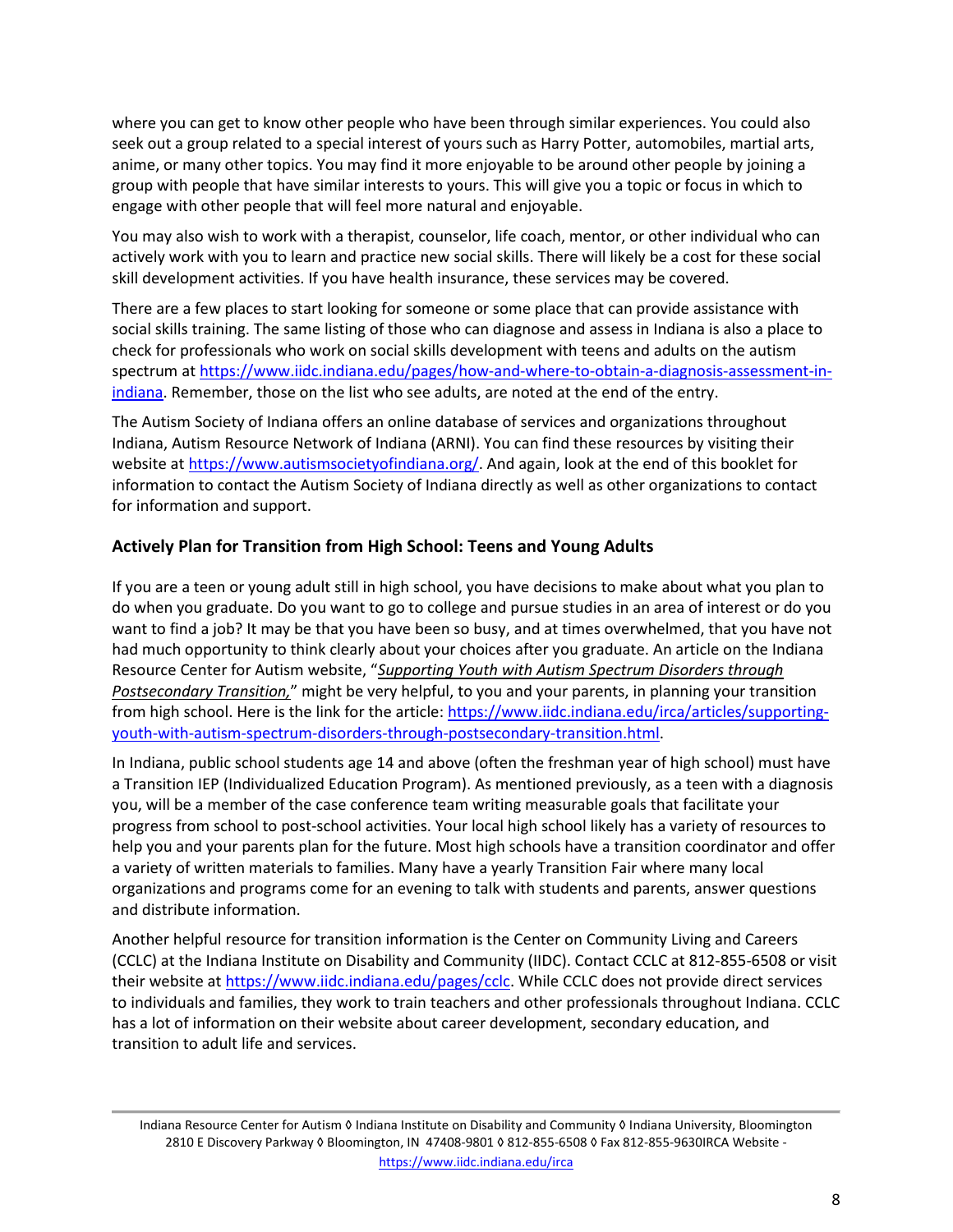For more information about transition in Indiana, IN\*SOURCE offers a publication, *"Transition to Adult Life"* available at this link on their website: [http://insource.org/files/pages/0090](http://insource.org/files/pages/0090-Transition%20Guide-Rev%2010-28-14.pdf)-Transition%20Guide-[Rev%2010](http://insource.org/files/pages/0090-Transition%20Guide-Rev%2010-28-14.pdf)-28-14.pdf. Some other articles you may find helpful about planning for life after high school can be found on the IN\*SOURCE website at [http://insource.org/resources/transition](http://insource.org/resources/transition-to-adult-life/)-to-adult-life/.

# **Actively Plan for Supports at College**

Ideally, preparing for the demands of college started years earlier. As a college student with an autism spectrum diagnosis you should be experienced in advocating for yourself. An important piece of advocating for yourself is to apply for services from the Disabilities Student Services (DSS) office on campus. If you have decided to attend college or are already in college and need support, the article, "*Academic Supports for College Students with an Autism Spectrum Disorder: An Overview"* could be very helpful to you at [https://www.iidc.indiana.edu/irca/articles/academic](https://www.iidc.indiana.edu/irca/articles/academic-supports-for-college-students-with-an-autism-spectrum-disorder.html)-supports-for-college-studentswith[-an-autism-spectrum-](https://www.iidc.indiana.edu/irca/articles/academic-supports-for-college-students-with-an-autism-spectrum-disorder.html)disorder.html.

The demands at college are far different than in high school. If you have been supported by an IEP in high school, you will likely benefit from services from the DSS office. Some student disability services offices do offer peer programs that can help with meeting others and learning more about social opportunities and other resources on campus. Students in post-secondary education should make contact with the disability services office on campus as soon as they are accepted into a college program or even in considering whether to apply. It will likely take at least one visit to learn about the services offered and how to sign up and feel comfortable accessing services from this office.

Sometimes you can apply online for services for students with disabilities, at the website of the college you will be attending. If you apply online, you may have the application completed and your eligibility determined before you visit their office. You can visit their office at any time in the process. Visiting the disability services office before you start classes is important so that you can be prepared in advance to access their services.

Two other post-secondary resources for students with disabilities and their families planning for further education after high school are Think College Indiana, a website with information and resources focused on postsecondary education at <http://www.thinkcollegeindiana.org/index.php> and PACER's National Parent Center on Transition and Employment a[t https://www.pacer.org/transition/.](https://www.pacer.org/transition/)

# **Actively Seek Support for Employment Needs**

Getting a job and keeping it can be difficult for many on the autism spectrum. Being an exceptional student in school does not automatically lead to success as a college student or to successful employment. If you are an adult, you may have been successful in finding employment in a field where you excel. More likely, though you have a job you are not happy with, had a series of jobs that have ended or have yet to find your first job after graduation.

The extent that ASD affects your pursuit of a job differs from person to person. Some individuals may find a job where they are appreciated for their expertise in their area of special interest and/or for their excellent work ethic. For others, it may be more difficult because they need to first overcome the challenges of the interview process. You may need further resources and support to help you get and stay employed in a job that is a good fit for you.

Indiana Resource Center for Autism ◊ Indiana Institute on Disability and Community ◊ Indiana University, Bloomington 2810 E Discovery Parkway ◊ Bloomington, IN 47408-9801 ◊ 812-855-6508 ◊ Fax 812-855-9630IRCA Website <https://www.iidc.indiana.edu/irca>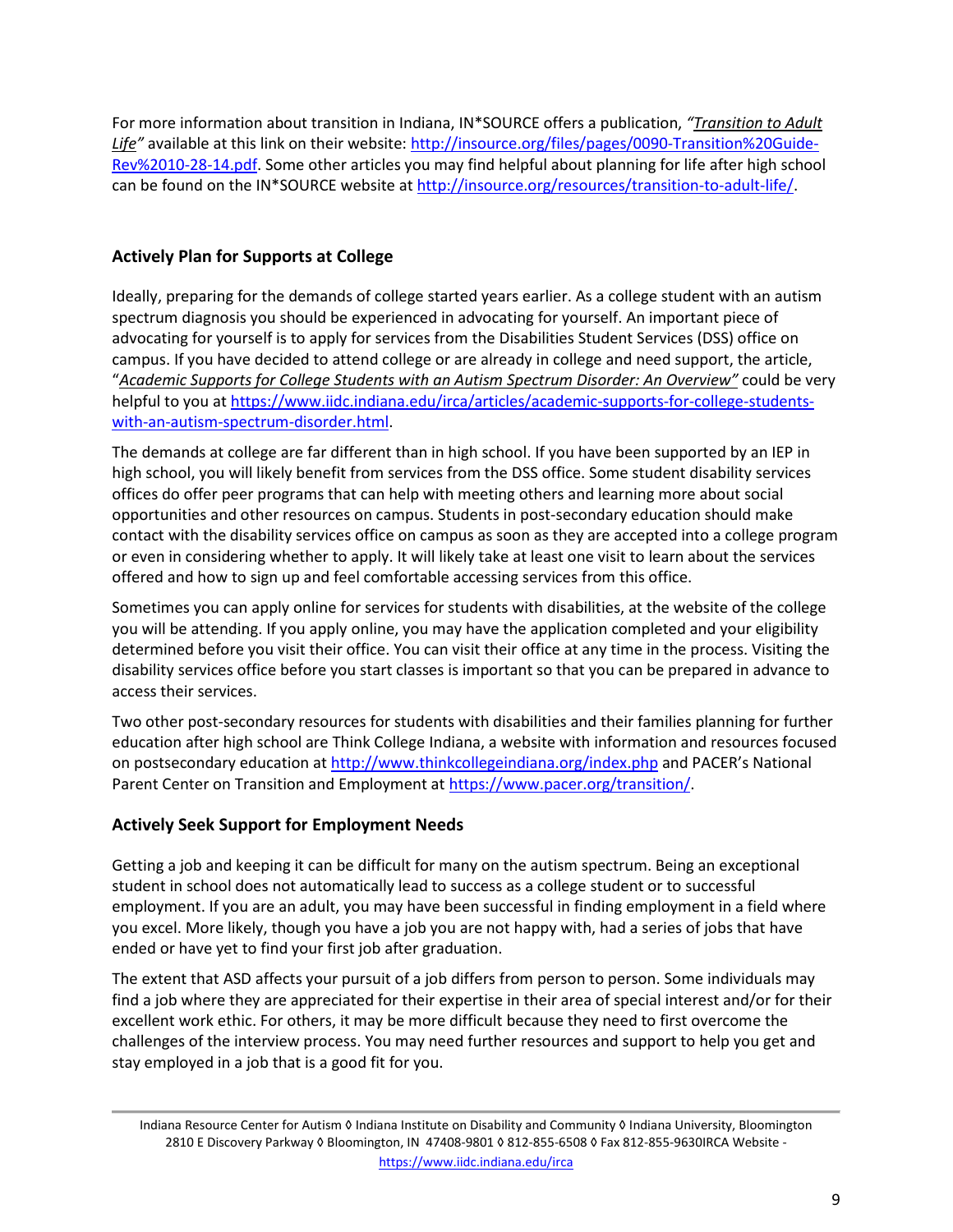Seek out services from Indiana VR if you need support to obtain or maintain employment. See the information below about VR services and how to apply. As mentioned previously, the Job Accommodations Network (JAN) is very helpful if you have questions about workplace accommodations or questions about the Americans with Disabilities Act (ADA) and how it relates to support for employment.

## **Vocational Rehabilitation Services**

Indiana Vocational Rehabilitation Services, sometimes referred to as VR Services, is a state program for adults and high school students (usually starting in their junior year) with any disability. VR assists people to access services that help with employment. Once found eligible, VR Services can provide a variety of services to support you to get and keep a job. There is no charge for these services.

An individual is eligible for VR services if:

- 1. S/he has a physical or mental impairment that substantially interferes with the ability to prepare for, enter, engage, or retain employment; and,
- 2. Vocational Rehabilitation services are required for the individual to become employable.

Services provided if determined appropriate can include, but are not limited to:

- Testing and assessment to determine needs
- Vocational counseling and guidance
- Job related services including job search and placement assistance
- Job related training including vocational, college or university, on the job, and other training services
- Treatment for physical, mental, and emotional impairments which are considered a substantial impediment to employment
- Transition services for students to help make the transition from school to work
- Rehabilitation technology including telecommunications, sensory, and other assistive devices and aids
- Placement assistance and follow-up
- Limited post-employment services may be provided.

To apply for VR services:

• Locate the local VR service office for your county.

Here is the Indiana state website for VR services <https://www.in.gov/fssa/ddrs/2636.htm> where you can find contact information for all the local offices around Indiana..

At the VR appointment:

• Bring your social security number, copies of any diagnostic reports, as well as informational reports about treatments you receive.

Indiana Resource Center for Autism ◊ Indiana Institute on Disability and Community ◊ Indiana University, Bloomington 2810 E Discovery Parkway ◊ Bloomington, IN 47408-9801 ◊ 812-855-6508 ◊ Fax 812-855-9630IRCA Website <https://www.iidc.indiana.edu/irca>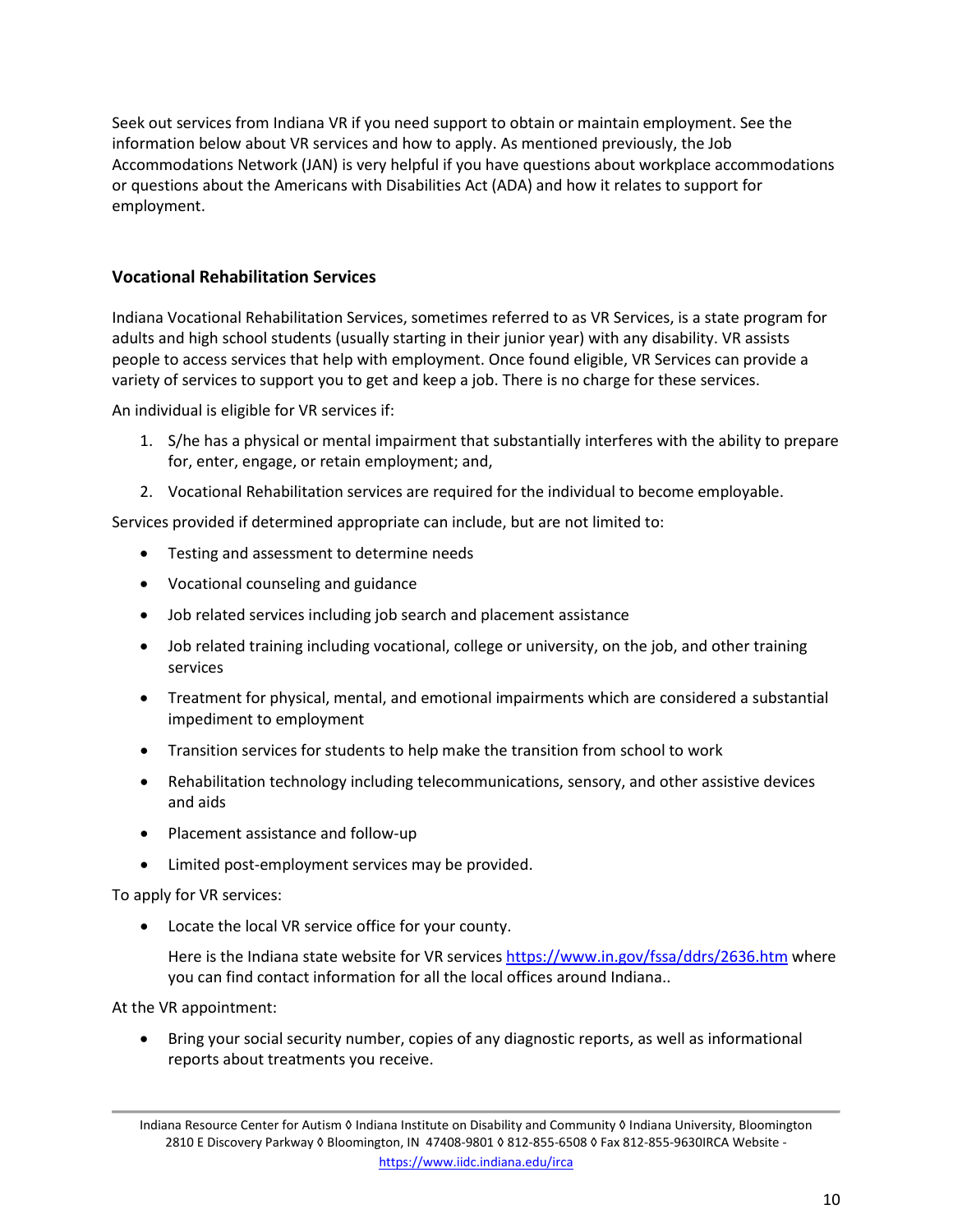- Bring a copy of your IEP or 504 Plan from school.
- Sign permission for VR to obtain any medical or educational records needed to help verify eligibility and/or service needs.
- If diagnostic and/or treatment information is not available and/or does not reflect your current condition, the VR counselor will ask for a combination of diagnostic tests and evaluations to be done at no cost to you.
- Complete the VR Application.

After a VR Application is completed, a determination of eligibility should be made within 60 days. The VR counselor must explain how you can appeal if you are found ineligible for VR services.

Once found eligible for the VR program, you and the VR counselor develop an Individualized Plan for Employment (IPE). The IPE contains employment outcome goals based on your unique abilities, interests, strengths, priorities, and concerns. The IPE will also list the services to be provided and who will provide the services along with times frames and methods used to evaluate progress.

You and the VR counselor sign the IPE indicating there is agreement. The IPE is reviewed at least once a year, or more if needed. When reviewing the IPE, changes may be made if necessary and put in writing.

## **Actively Seek Possible Financial Resources**

## *Heath Care: Private insurance*

There are various financial assistance programs for families and individuals in Indiana. Medical insurance is one way to fund medical treatments. Learn about your insurance policy and what programs/services are covered. Indiana has an insurance mandate that funds autism services determined medically necessary. You (or your parent(s) can find out more information about the insurance mandate at [https://www.iidc.indiana.edu/pages/Indianas](https://www.iidc.indiana.edu/pages/Indianas-Health-Insurance-Mandate-for-Autism-Spectrum-Disorders-and-Pervasive-Developmental-Disorders-PDDs)-Health-Insurance-Mandate-for-Autism-Spectrum-Disorders-and-Pervasive-[Developmental](https://www.iidc.indiana.edu/pages/Indianas-Health-Insurance-Mandate-for-Autism-Spectrum-Disorders-and-Pervasive-Developmental-Disorders-PDDs)-Disorders-PDDs.

## *Heath Care: Public Insurance*

There are several forms of public insurance that may be available to you, depending on your

situation. Medicaid, Medicaid Disability, and Children's Special Health Care Services (age's birth-21) are all programs to check into for possible coverage of medical expenses. As with private insurance, there will be limits on what medical services are covered and a limited number of medical providers who accept certain public insurance.

Medicaid is a health insurance program for persons with limited income and resources. Several programs are part of Medicaid in Indiana. An application for Medicaid is completed through the Division of Family Resources (DFR). Applications may be completed at the county office, by mail, or online. Individuals applying for Supplemental Security Income (SSI) with the Social Security Administration are also considered, at the same time, for Medicaid. Individuals who are found eligible for SSI will automatically receive Medicaid Disability. Note that eligibility for SSI may take longer than the 90 days allowed for Medicaid eligibility determinations.

Healthy Indiana Plan (HIP 2.0), provides health coverage for adults ages 19-64 who meet specific income levels (as of February 2016: individuals with an annual income up to \$16,436.81, couples with an annual income up to \$22,246.25, and a family of four with an annual income of \$33,865.13 may qualify) and

Indiana Resource Center for Autism ◊ Indiana Institute on Disability and Community ◊ Indiana University, Bloomington 2810 E Discovery Parkway ◊ Bloomington, IN 47408-9801 ◊ 812-855-6508 ◊ Fax 812-855-9630IRCA Website <https://www.iidc.indiana.edu/irca>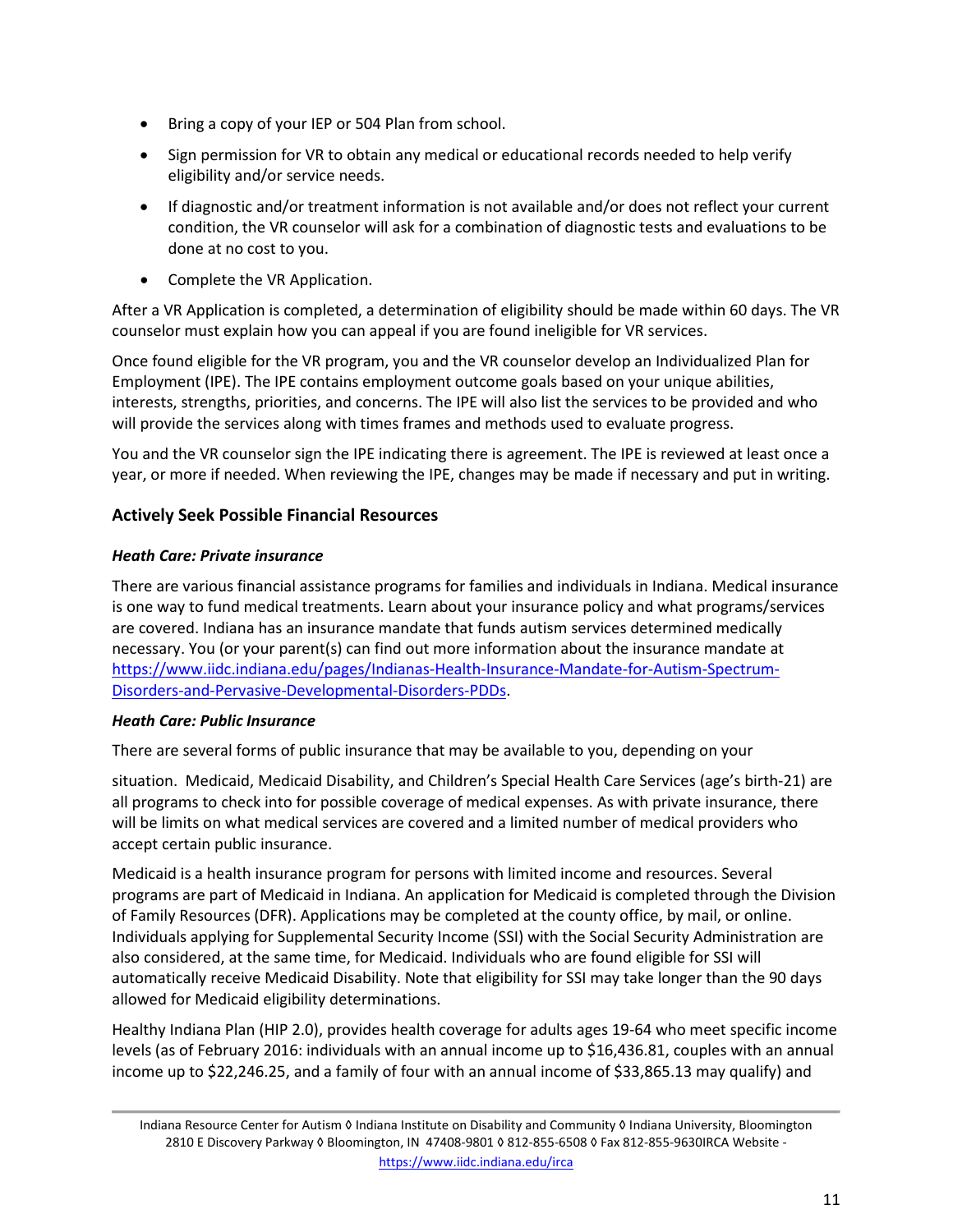who are not eligible for Medicare or another Indiana Medicaid category. There are two types of coverage. Both cover medical expenses such as doctor visits, hospital care, therapies, medications, prescriptions, and medical equipment. Some plans may cover vision and dental coverage as well. For more information check their website at [https://www.in.gov/fssa/hip/.](https://www.in.gov/fssa/hip/)

Medicare is a federal government health insurance program for people age 65 or older and people under age 65 with certain disabilities. It also covers people of all ages with permanent kidney failure requiring dialysis or a kidney transplant. A person under age 65 who is receiving Social Security Disability Insurance (SSDI) benefits for at least 24 months becomes eligible to enroll in Medicare. The 24-month period begins from the date that an individual is determined to be eligible for SSDI payments.

Indiana also has a state funded program called Children's Special Health Care Services (CSHCS). Eligibility for diagnosis and treatment payments through this program is based on both medical and financial criteria. Autism is one of the disabilities that can be considered for this program. Children from birth to age 21 who are covered by CSHCS can receive coverage for services related to their disability, as well as primary care services. More information can be found at

[https://www.iidc.indiana.edu/pages/Childrens](https://www.iidc.indiana.edu/pages/Childrens-Special-Health-Care-Services-Program-of-Indiana)-Special-Health-Care-Services-Program-of-Indiana.

Other funding options may be available, including private grants and low-interest loans. A listing of private grants can be found on the IRCA website at https://www.iidc.indiana.edu/pages/grant-fundingopportunities. Often families and individuals must use multiple sources of financing for health care coverage.

## *Social Security Benefits: SSI and SSDI*

Supplemental Security Income (SSI) is financial assistance provided by the federal government to eligible persons with disabilities who also have a limited income. It is money in the form of a monthly check that is directly deposited in your bank account. This financial assistance helps pay for basics such as food and shelter. It is available to people who are elderly, blind, or disabled (according to Social Security's Listing of Impairments), and who have little assets or income. Adults must document that the disability is expected to last 12 months (or result in death) and interferes with their capacity for "substantial" work. A child, before their 18th birthday may qualify if s/he meets the Social Security's definition of disability for children and the family has limited income and resources.

Indiana will automatically enroll individuals deemed eligible for SSI into Indiana Medicaid Disability. More information can be found on the latest Family Voices Indiana Medicaid Disability fact sheet found on their website at [http://fvindiana.org/home.](http://fvindiana.org/home)

Social Security Disability Insurance (SSDI) is a federal program that makes monthly payments to persons who are disabled and who qualify for 'Insured Status' through previous work contributions made to Federal Insurance Contribution Act (FICA). If you had a job for several years and are no longer able to work, you might be eligible for SSDI benefits if you qualify under the Social Security Administration as an individual with a disability.

Also, if you are under 18 years old you might you might qualify to draw benefits as a dependent from another individual who has contributed to the FICA fund. SSDI is also available based on a parent's contributions if the parent is retired and the disabled person became disabled before the age of 22.

You can apply for Social Security benefits at your local Social Security office. Some Social Security benefits applications are also available online at [https://www.socialsecurity.gov/forms/apply](https://www.socialsecurity.gov/forms/apply-for-benefits.html)-for[benefits.html.](https://www.socialsecurity.gov/forms/apply-for-benefits.html) To locate your local Social Security office go to <https://secure.ssa.gov/ICON/main.jsp> and

Indiana Resource Center for Autism ◊ Indiana Institute on Disability and Community ◊ Indiana University, Bloomington 2810 E Discovery Parkway ◊ Bloomington, IN 47408-9801 ◊ 812-855-6508 ◊ Fax 812-855-9630IRCA Website <https://www.iidc.indiana.edu/irca>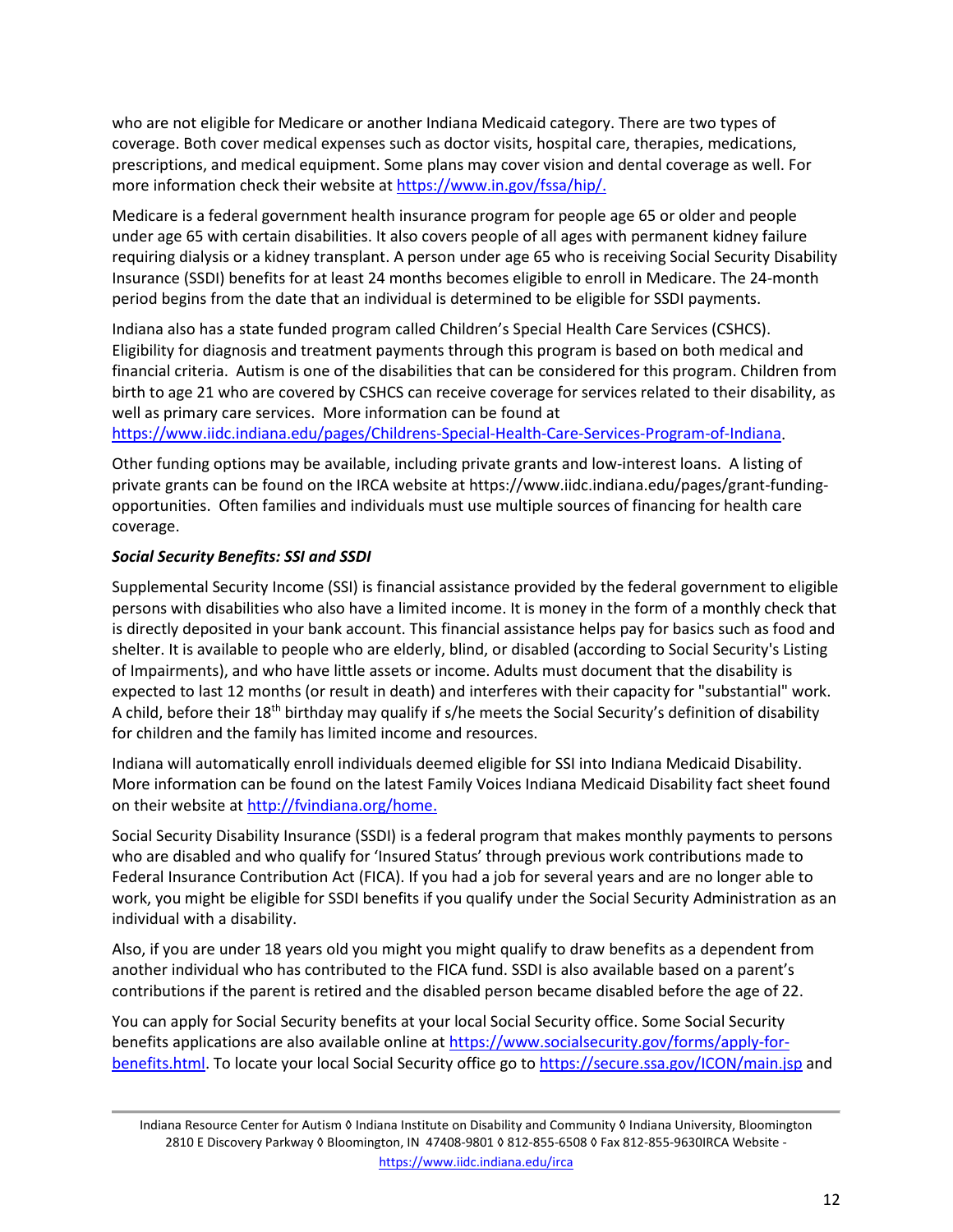plug in your zip code. You can also call their toll free number to access the forms you need: 800-772- 1213 (TTY 800-325-0778).

It is important to know that Social Security offers some work incentives in order to allow you to work and keep your benefits. A helpful resource for work incentives and benefits information is the Center on Community Living and Careers (CCLC) at the Indiana Institute on Disability and Community (IIDC). CCLC was mentioned previously and is one agency listed at the end of this booklet. Once on the CCLC website check under the employment heading for Benefits Information and Work Incentive Fact Sheets.

## *Medicaid Waivers*

Medicaid Waivers can provide Medicaid funds to eligible children, teens, and adults with disabilities who meet Medicaid income eligibility requirements. Note: As a result of Senate Bill 30 passed in 1991, parental income and resources are disregarded for children under 18 years for all of Indiana's Medicaid Waivers; although assets and income in the child's name are counted. If under 18 years old the services are provided regardless of the family income. For individuals 18 years of age or over, both the individual's income and assets are taken into consideration.

The Family Supports Medicaid Waiver (FSW) is the basic entry point to receive waiver services for a child or adult with a developmental disability (which includes an autism spectrum disorder). Most individuals with ASD would apply for the Family Supports Waiver (FSW). Waiver services can cover some services and supports that are not available under traditional Medicaid as well as some that are covered under traditional Medicaid. Access an article with more information at

[https://www.iidc.indiana.edu/irca/articles/medicaid](https://www.iidc.indiana.edu/irca/articles/medicaid-waiver-programs-home-and-community-based-services-for-adults-and-children.html)-waiver-programs-home-and-community-basedservices-for-adults-and-[children.html.](https://www.iidc.indiana.edu/irca/articles/medicaid-waiver-programs-home-and-community-based-services-for-adults-and-children.html)

There are currently waiting lists to get the waivers which are processed by the application date. There are however priority slots for eligible individuals ages 18 through 24, who have aged out, graduated, or permanently exited from their school setting, to enter waiver services without waiting, if funded slots are available. The local Bureau of Developmental Disabilities Services (BDDS) office will determine who qualifies.

Contact your local BDDS office and request an Application Packet to apply for the FSW. To locate your local BDDS Office, visit their website a[t https://www.in.gov/fssa/ddrs/2639.htm.](https://www.in.gov/fssa/ddrs/2639.htm)

## **Assistance to Apply for Healthcare, Medicaid Waivers, and Social Security Benefits**

You will be most successful with some knowledgeable people guiding you through the maze of insurance and healthcare options and processes. Applying for the Medicaid Waiver can also be confusing. It is also important to note that medical coverage for healthcare is constantly changing. Two helpful groups in Indiana who can answer questions and help you understand current healthcare coverage, are listed below. These agencies, Family Voices Indiana and the Arc of Indiana, also have staff that can help explain and help you apply for other benefit programs such as Indiana's Medicaid Waivers and Social Security benefits.

- Family Voices Indiana: [http://fvindiana.org](http://fvindiana.org/) or 317-944-8982;
- The Arc of Indiana's Insurance Advocacy Resource Center: [https://www.arcind.org/our](https://www.arcind.org/our-programs/insurance-advocacy-resource-center/)[programs/insurance](https://www.arcind.org/our-programs/insurance-advocacy-resource-center/)-advocacy-resource-center/ or 317-977-2375;
- The Arc of Indiana's Advocacy Network: [https://www.arcind.org/our](https://www.arcind.org/our-programs/the-arc-advocacy-network/)-programs/the-arcadvocacy-[network/](https://www.arcind.org/our-programs/the-arc-advocacy-network/) or 317-977-2375 or toll free at 800-382-9100.

Indiana Resource Center for Autism ◊ Indiana Institute on Disability and Community ◊ Indiana University, Bloomington 2810 E Discovery Parkway ◊ Bloomington, IN 47408-9801 ◊ 812-855-6508 ◊ Fax 812-855-9630IRCA Website <https://www.iidc.indiana.edu/irca>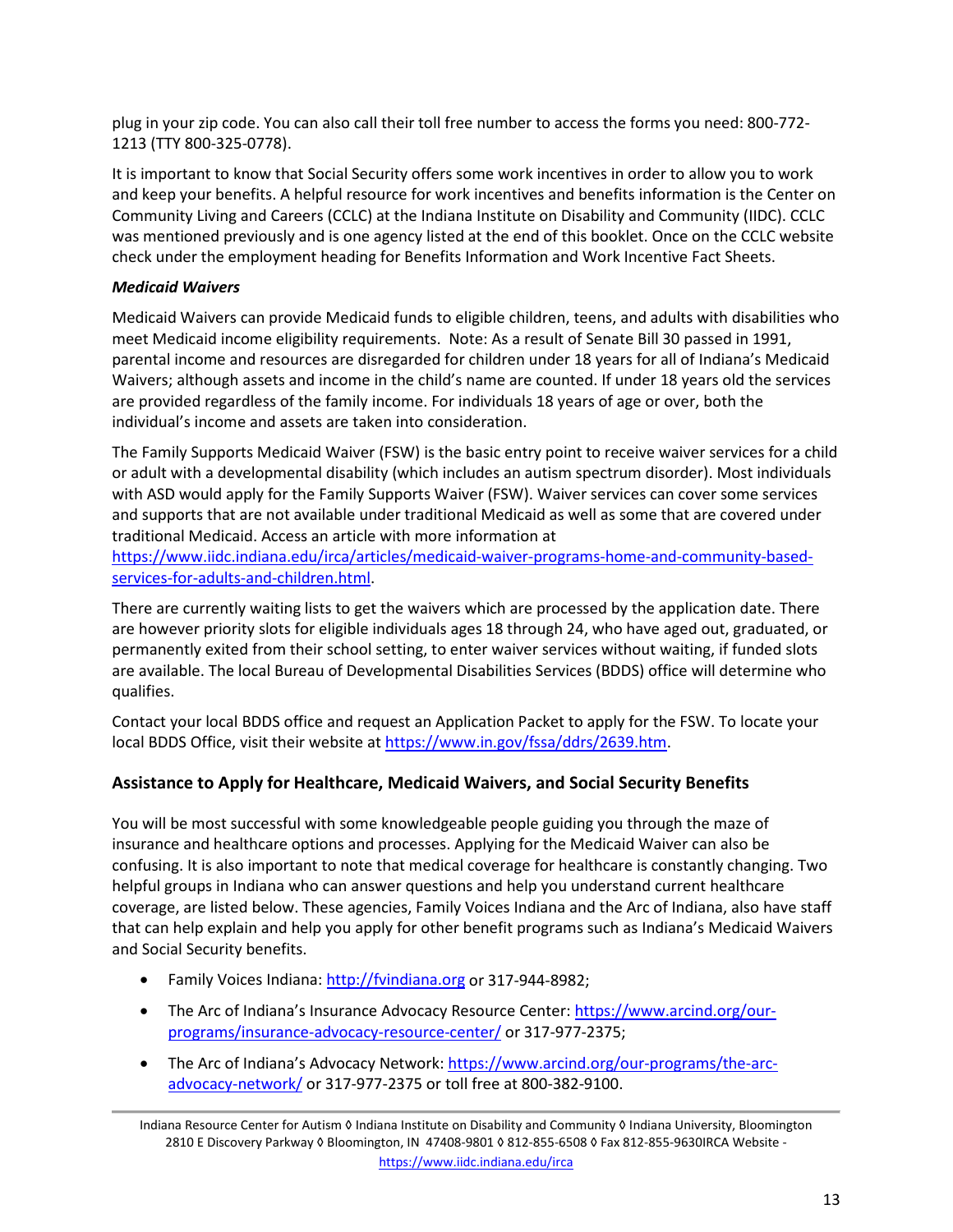# **Conclusion**

Up until his point in your life you have already, no doubt, figured out many things about yourself and your needs. Now you have a diagnosis. You can now seek out more information and resources available for those on the autism spectrum. There is still work ahead but with information about your diagnosis, the important people in your life can learn more about how you process and interact with the world. Better understanding along with the proper support and commitment can go a long way to strengthen and enhance your relationships and your life!

Always remember you have strengths, interests, and abilities as well as challenges. After a diagnosis of an autism spectrum disorder, it is important to find the additional information and support you need. A diagnosis alone will not fix problems. You still have work to be done to understand ASD and how it impacts you and to find resources for support. It might still be hard to find support from programs and professionals who can help, but with a diagnosis, you can seek out professionals, services, and programs that are appropriate and better equipped to assist you. Listed below are key agencies that can provide further information, answer your questions and, in some cases, provide assistance and programs for further support.

## **Agencies in Indiana:**

- Indiana Resource Center for Autism (IRCA): Access through the Indiana Institute on Disability and Community (IIDC): 812-855-6508 or [https://www.iidc.indiana.edu/irca.](https://www.iidc.indiana.edu/irca)
- Center on Community Living and Careers (CCLC): Access through the Indiana Institute on Disability and Community (IIDC): 812-855-6508 or [https://www.iidc.indiana.edu/cclc.](https://www.iidc.indiana.edu/cclc)
- The Library at the Indiana Institute on Disability and Community: 800-437-7924 or [https://www.iidc.indiana.edu/library.](https://www.iidc.indiana.edu/library)
- Bureau of Developmental Disabilities Services (BDDS): 800-545-7763 or [https://www.in.gov/fssa/ddrs/2639.htm.](https://www.in.gov/fssa/ddrs/2639.htm)
- Autism Society of Indiana (ASI): 800-609-8449 or [https://www.autismsocietyofindiana.org/.](https://www.autismsocietyofindiana.org/)
- LOGAN: 574-289-4831 or h[ttps://www.logancenter.org/.](https://www.logancenter.org/)
- Easter Seals Crossroads: 317-466-1000 or [https://www.easterseals.com/our](https://www.easterseals.com/our-programs/autism-services/)-programs/autism[services/.](https://www.easterseals.com/our-programs/autism-services/)
- Arc of Indiana: 800-382-9100 or [https://www.arcind.org/.](https://www.arcind.org/)
- Family Voices Indiana: 317-944-8982 or [http://fvindiana.org/home.](http://fvindiana.org/home)
- IN\*SOURCE (Indiana's Resource Center for Families with Special Needs):

800-332- 4433 or 574-234-7101 o[r http://insource.org/.](http://insource.org/)

- Indiana Department of Education: Office of Special Education: 877-851-4106 or 317-232-0570 or [https://www.doe.in.gov/specialed.](https://www.doe.in.gov/specialed) .
- Think College Indiana: [http://www.thinkcollegeindiana.org/index.php.](http://www.thinkcollegeindiana.org/index.php)
- Vocational Rehabilitation Services: 800- 545-7763 or [https://www.in.gov/fssa/ddrs/2636.htm.](https://www.in.gov/fssa/ddrs/2636.htm)

Indiana Resource Center for Autism ◊ Indiana Institute on Disability and Community ◊ Indiana University, Bloomington 2810 E Discovery Parkway ◊ Bloomington, IN 47408-9801 ◊ 812-855-6508 ◊ Fax 812-855-9630IRCA Website <https://www.iidc.indiana.edu/irca>